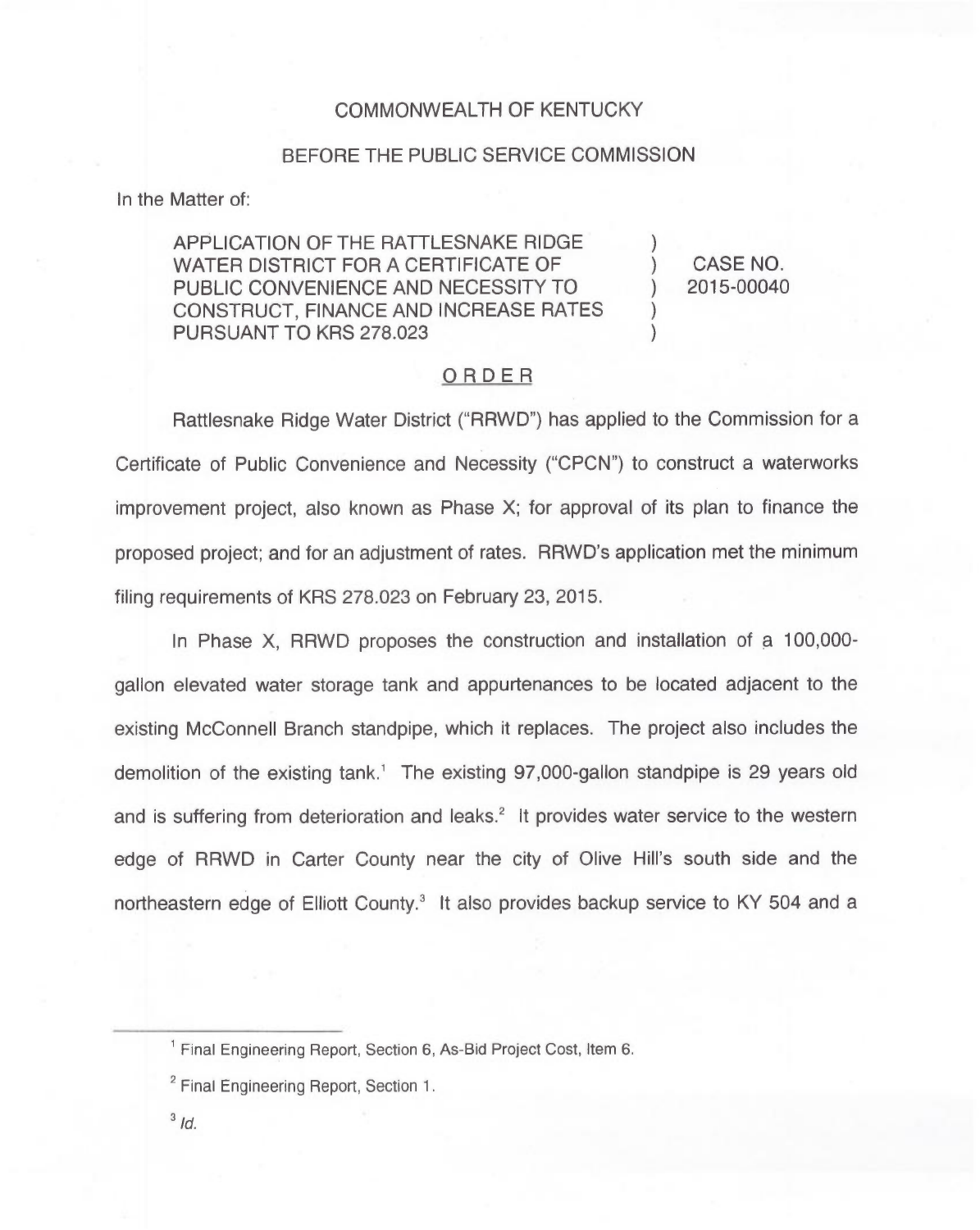state prison.<sup>4</sup> The proposed elevated tank will provide improved water service to customers served by the existing standpipe. The total cost of the project, including legal, administrative, development, and engineering costs, plus interest and contingencies, is \$670,000.<sup>5</sup>

RRWD proposes to finance the proposed construction with the proceeds of the issuance and sale of \$200,000 of its Waterworks Revenue Bonds to Rural Development ("RD"), an agency of the U.S. Department of Agriculture, an RD grant in the amount of \$300,000, and an Appalachian Regional Commission grant in the amount of \$170,000. The proposed bonds will mature over a 40-year period and will accrue interest at a rate not to exceed 3.25 percent per annum. Under the proposed rates, the monthly water bill of a residential customer who uses 5,000 gallons will increase from \$66.68 to \$67.24, or approximately 0.84 percent.

RRWD has submitted its application pursuant to KRS 278.023. Notwithstanding KRS 278.020(1), KRS 278.180, KRS 278.190, and KRS 278.300, KRS 278.023 requires the Commission to accept agreements between water districts and RD regarding construction projects, and to issue the necessary orders to implement the terms of such agreements within 30 days of satisfactory completion of the minimum filing requirements.

KRS 278.023 does not grant the Commission any discretionary authority to modify or reject any portion of the agreement between RD and RRWD, or to defer the issuance of any necessary orders to implement the terms of that agreement. It further denies the Commission any authority to reject an application when the evidence of

 $4$  Id.

<sup>&</sup>lt;sup>5</sup> Final Engineering Report, Section 6, As-Bid Project Cost, Item 6.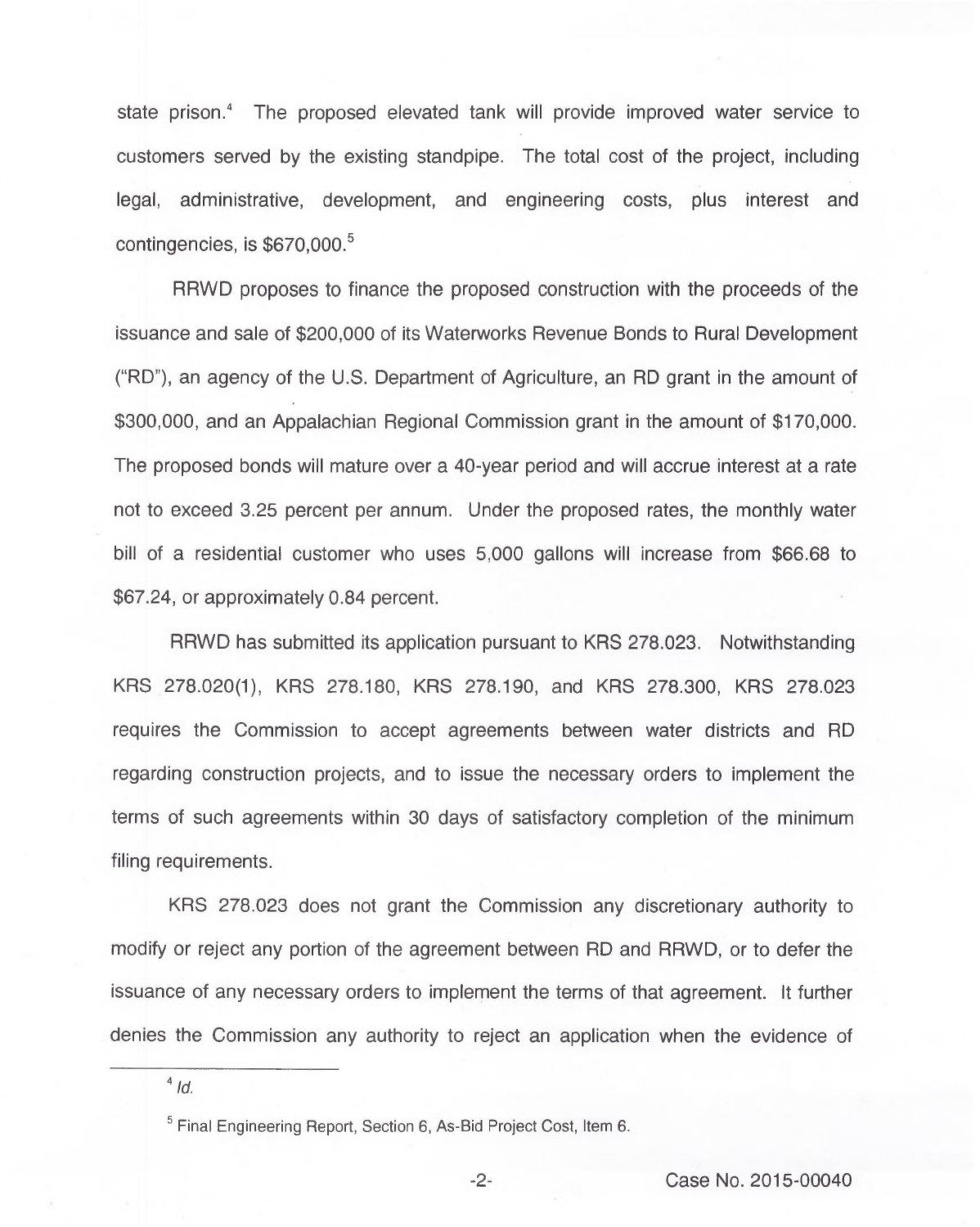record indicates that a water district's proposed facilities will result in the wasteful duplication of facilities or excessive investment or its proposed rates are unfair, unjust, or unreasonable. The Commission, therefore, is not able to review this application using the same standards that are used for applications that are not filed pursuant to KRS 278.023.

IT IS THEREFORE ORDERED that:

1. RRWD is granted a CPCN for the proposed construction project.

2. RRWD's proposed plan of financing is approved.

3. RRWD is authorized to issue \$200,000 of its Waterworks Revenue Bonds maturing over 40 years at an interest rate not exceeding 3.25 percent per annum.

4. The proceeds from the proposed bond issuance shall be used only for the purposes specified in RRWD's application.

5. RRWD shall obtain approval from the Commission prior to performing any additional construction not expressly authorized by this Order.

6. Notwithstanding ordering paragraph 5, if surplus funds remain after the approved construction has been completed, RRWD may use such surplus to construct additional plant facilities if RD approves of the use and the additional construction will not result in a change in RRWD's rates for service. RRWD shall provide written notice of this additional construction in accordance with 807 KAR 5:069, Section 4.

7. RRWD shall file with the Commission documentation of the total costs of this project, including the cost of construction and all other capitalized costs, (e.g., engineering, legal, and administrative) within 60 days of the date that construction is substantially completed. Construction cost shall be classified into appropriate plant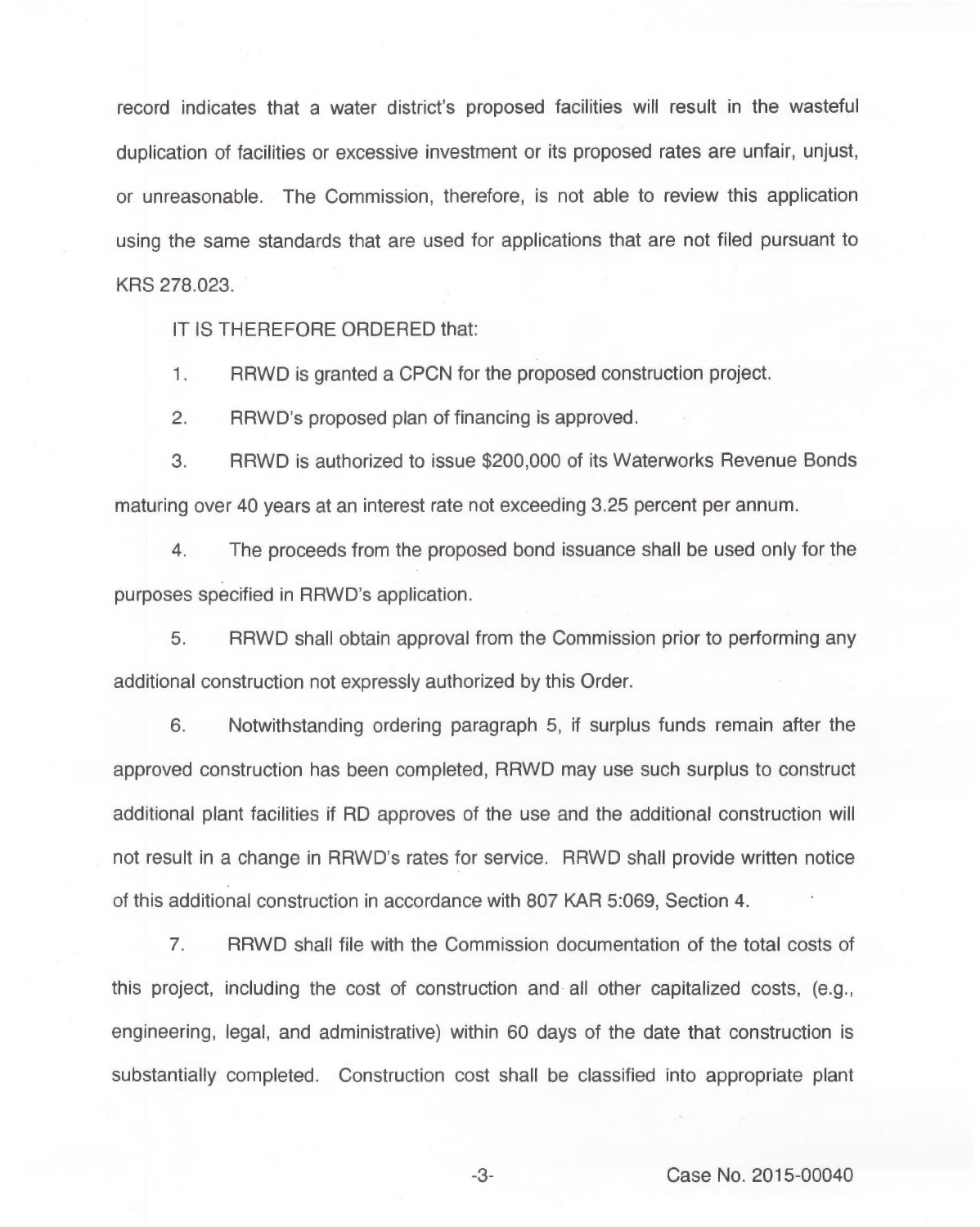accounts in accordance with the Uniform System of Accounts for water utilities prescribed by the Commission.

8. RRWD shall file a copy of the "as-built" drawings and a certified statement from the engineer that the construction has been satisfactorily completed in accordance with the contract plans and specifications within 60 days of substantial completion of the construction certified herein.

9. RRWD shall require the construction to be inspected under the general supervision of a professional engineer with a Kentucky registration in civil or mechanical engineering to ensure that the construction work is done in accordance with the contract drawings and specifications and in conformance with the best practices of the construction trades involved in the project.

10. RRWD shall notify the Commission in writing one week prior to the actual start of construction and at the 50 percent completion point.

11. The rates set forth in the Appendix to this Order are approved for service that RRWD renders on and after the date of this Order.

12. Within 20 days of the date of this Order, RRWD shall file revised tariff sheets with the Commission, using the Commission's electronic Tariff Filing System, containing the rates set forth in the Appendix to this Order.

13. RRWD shall adopt inspection procedures and ensure its water storage facilities are inspected annually as required in 807 KAR 5:006, Section 26(6)(b).

14. Any documents filed pursuant to ordering paragraphs 6, 7, 8, and 10 of this Order shall reference this case number and shall be retained in the utility's general correspondence file.

-4- Case No. 2015-00040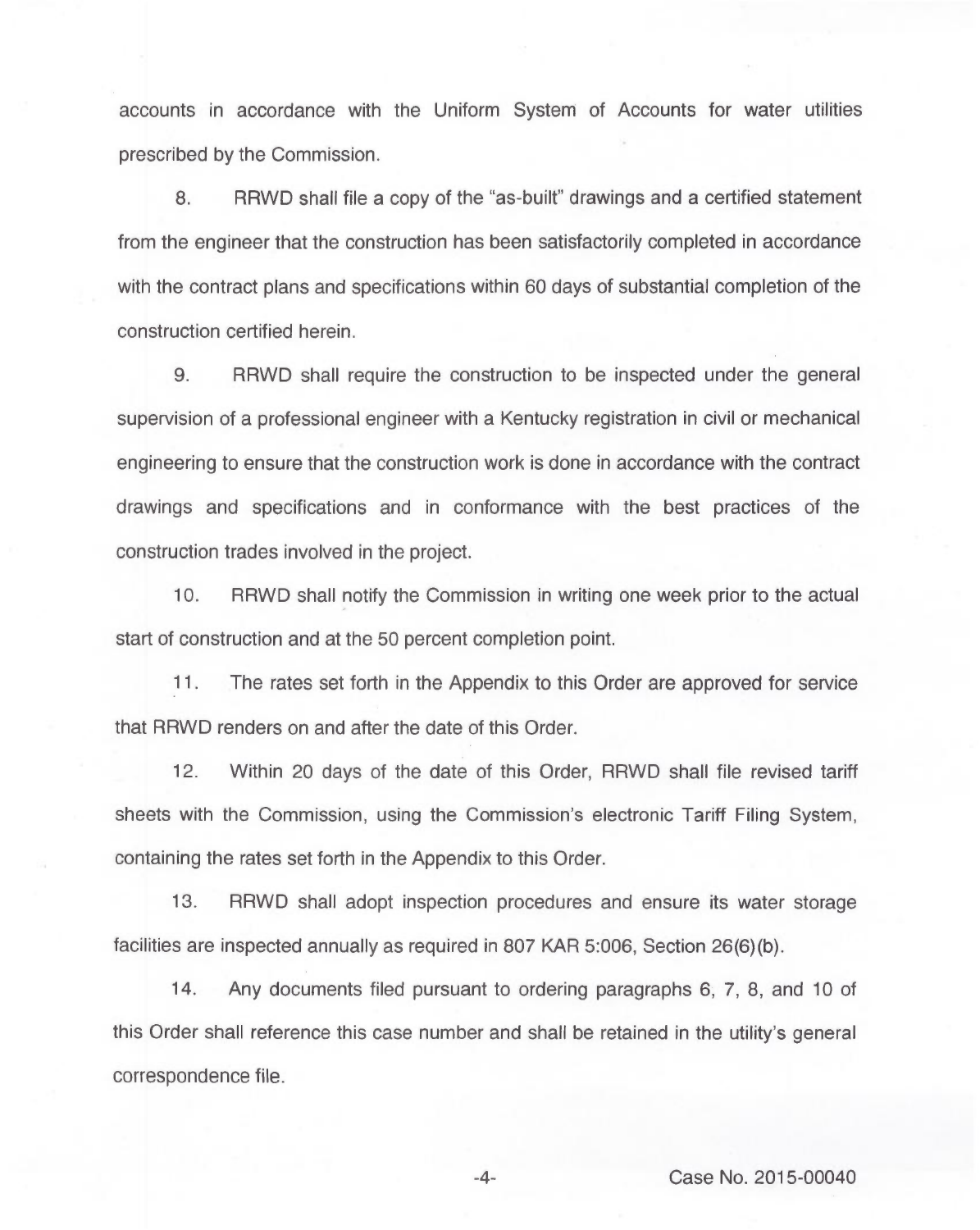15. The Executive Director is delegated authority to grant reasonable extensions of time for filing of any documents required by this Order upon RRWD's showing of good cause for such extension.

Nothing contained herein shall be deemed a warranty of the Commonwealth of Kentucky, or any agency thereof, of the financing herein accepted.

By the Commission



ATTEST:

Executive Director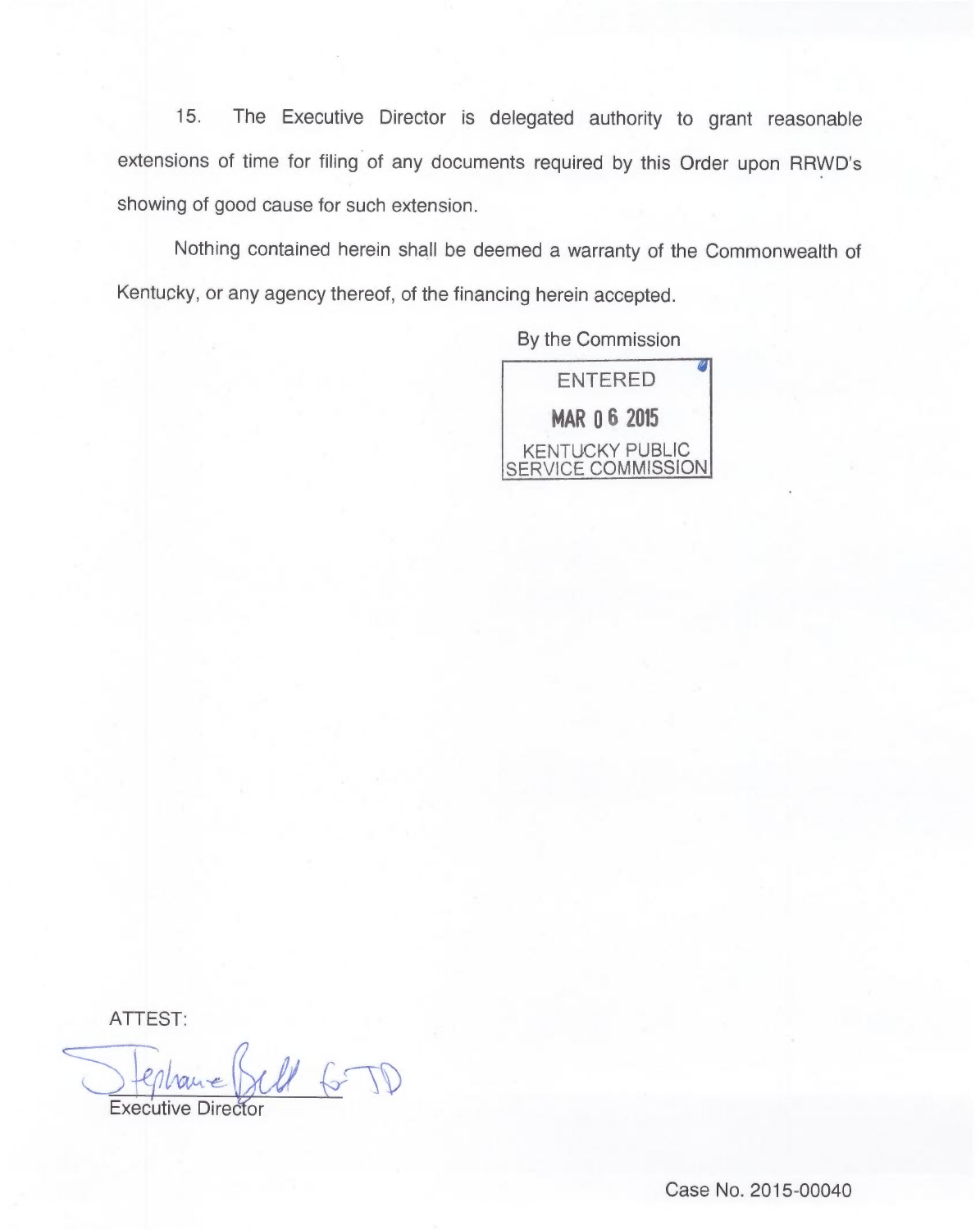### APPENDIX

# APPENDIX TO AN ORDER OF THE KENTUCKY PUBLIC SERVICE COMMISSION IN CASE NO. 2015-00040 DATED MAR 0 6 2015

The following rates and charges are prescribed for the customers in the area served by Rattlesnake Ridge Water District. All other rates and charges not specifically mentioned herein shall remain the same as those in effect under authority of the Commission prior to the effective date of this Order.

### MONTHLY WATER RATES

#### <u>5/8-Inch X 3/4-Inch Mete</u>

| First            | 1,000  | gallons | \$19.32  | Minimum bill      |
|------------------|--------|---------|----------|-------------------|
| <b>Next</b>      | 4,000  | gallons | 11.98    | per 1,000 gallon  |
| <b>Next</b>      | 5,000  | gallons | 10.33    | per 1,000 gallon  |
| <b>Next</b>      | 10,000 | gallons | 8.89     | per 1,000 gallon  |
| <b>Next</b>      | 20,000 | gallons | 6.27     | per 1,000 gallon  |
| All Over         | 40,000 | gallons | 4.96     | per 1,000 gallon: |
| 3/4-Inch Meter   |        |         |          |                   |
| First            | 5,000  | gallons | \$67.24  | Minimum bill      |
| <b>Next</b>      | 5,000  | gallons | 10.33    | per 1,000 gallons |
| <b>Next</b>      | 10,000 | gallons | 8.89     | per 1,000 gallons |
| <b>Next</b>      | 20,000 | gallons | 6.27     | per 1,000 gallons |
| All Over         | 40,000 | gallons | 4.96     | per 1,000 gallons |
| 1-Inch Meter     |        |         |          |                   |
| First            | 10,000 | gallons | \$118.89 | Minimum bill      |
| <b>Next</b>      | 10,000 | gallons | 8.89     | per 1,000 gallons |
| <b>Next</b>      | 20,000 | gallons | 6.27     | per 1,000 gallons |
| All Over         | 40,000 | gallons | 4.96     | per 1,000 gallons |
| 1 1/2-Inch Meter |        |         |          |                   |
| First            | 30,000 | gallons | \$270.49 | Minimum bill      |
| <b>Next</b>      | 10,000 | gallons | 6.27     | per 1,000 gallons |
| All Over         | 40,000 | gallons | 4.96     | per 1,000 gallons |
| 2-Inch Meter     |        |         |          |                   |
| First            | 50,000 | gallons | \$382.79 | Minimum bill      |
| All Over         | 50,000 | gallons | 4.96     | per 1,000 gallons |
|                  |        |         |          |                   |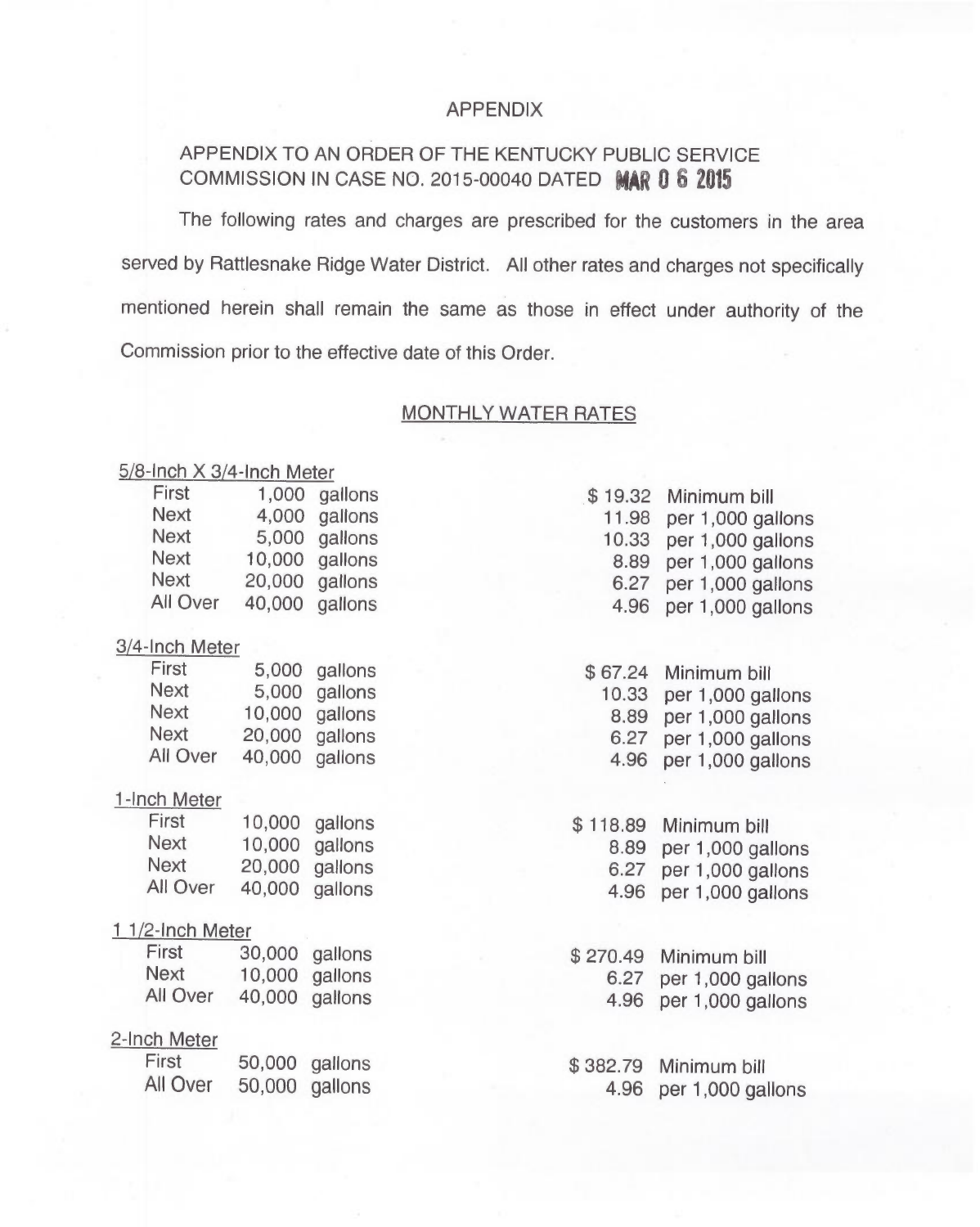## 3-Inch Meter

| First    | 100,000 gallons |  |
|----------|-----------------|--|
| All Over | 100,000 gallons |  |

### 4-Inch Meter

| First | 200,000          | gallons |
|-------|------------------|---------|
|       | All Over 200,000 | gallons |

# 6-Inch Meter

| First    | 500,000 | gallons |
|----------|---------|---------|
| All Over | 500,000 | gallons |

\$ 630.79 Minimum bill 4.96 per 1,000 gallons

\$ 1,126.79 Minimum bill 4.96 per 1,000 gallons

\$ 2,614.79 Minimum bill 4.96 per 1,000 gallons